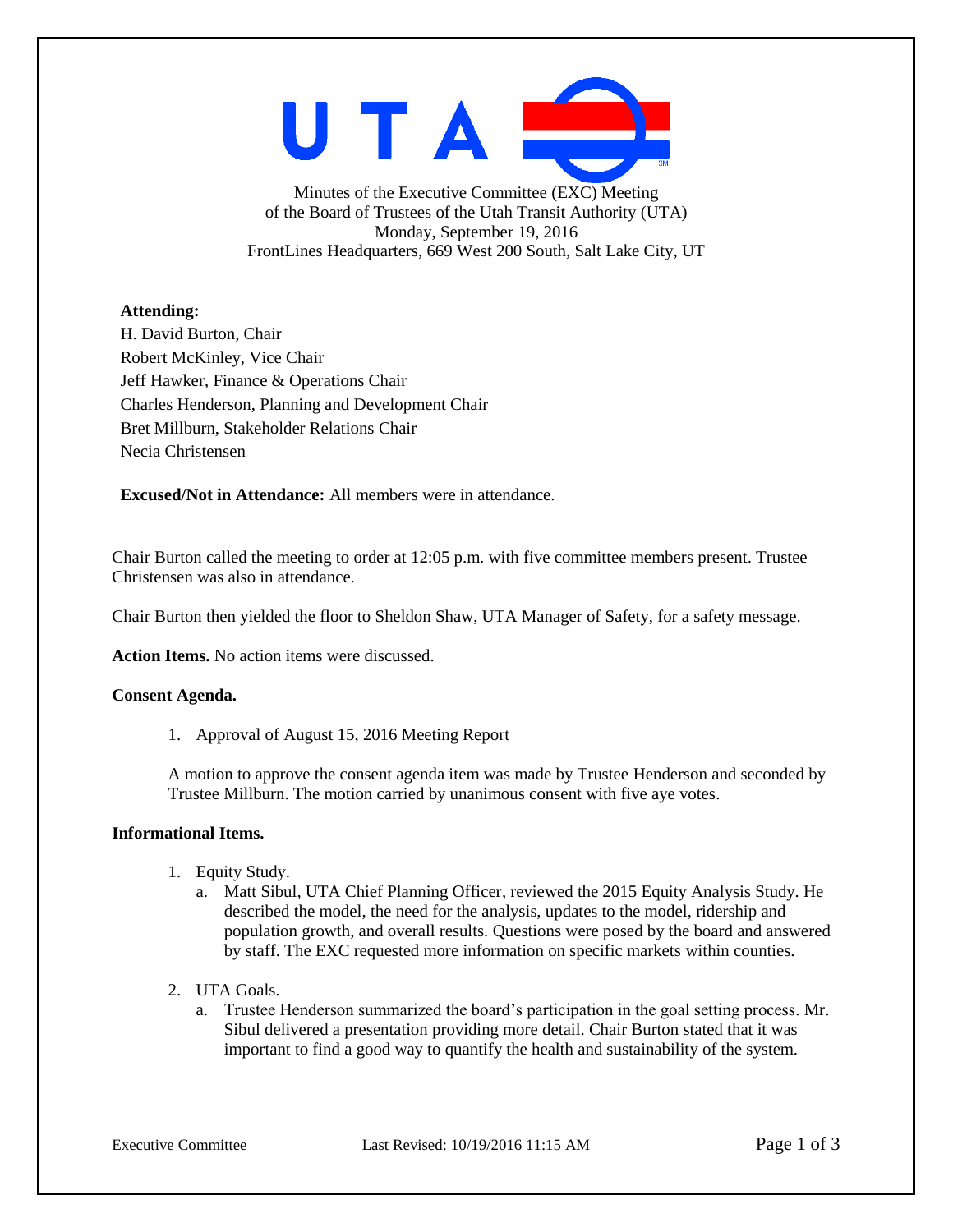## **Board Meeting Agenda Approval.**

- 1. UTA Annual Property Report.
	- a. Steve Meyer, UTA Chief Development Officer, summarized the report and indicated it would be a consent agenda item for board meeting.
- 2. Monthly Financial Reports (July 2016).
	- a. Robert Biles, UTA Vice President of Finance, displayed the July financial dashboard. Chair Burton indicated it would be a consent agenda item for board meeting.
- 3. Property Disposition. This item was deferred until after the closed session discussion.
- 4. Board Officer Elections.
	- a. Chair Burton asked the committee if they would prefer to recommend a slate for board officer elections. Discussion ensued. It was determined the executive committee's official slate would include Robert McKinley as chair and Jeff Hawker as vice chair. Further discussion ensued wherein Chair Burton suggested adding Sherrie Hall Everett to the slate as an additional vice chair.

A motion to add Sherrie Hall Everett to the recommended slate as an additional vice chair was made by Trustee McKinley and seconded by Trustee Millburn. The motion carried by unanimous consent.

- 5. Transitional Interlocal Agreement on the Mountain Accord.
	- a. Jerry Benson, UTA President/CEO, requested that approval of the transitional interlocal agreement on the Mountain Accord be added to the board agenda.

The board meeting agenda was set as outlined in the EXC meeting.

**Property Dispositions.** Mr. Meyer provided an overview of two surplus properties for which the agency is proposing approval for disposition, one at Box Elder Street located at 4800 South 200 West in Murray and the other at 12200 South 900 East in Draper. He indicated the financial terms relative to the property dispositions would be discussed in closed session.

**Closed Session.** Chair Burton indicated there were matters to be discussed in closed session related to real property. A motion to move into closed session was made by Trustee Millburn and seconded by Trustee McKinley. The motion carried by unanimous consent and the EXC moved into closed session at 1:20 p.m.

**Open Session.** A motion to return to open session was made by Trustee Henderson and seconded by Trustee Millburn. The motion carried by unanimous consent and the EXC returned to open session at 1:30 p.m.